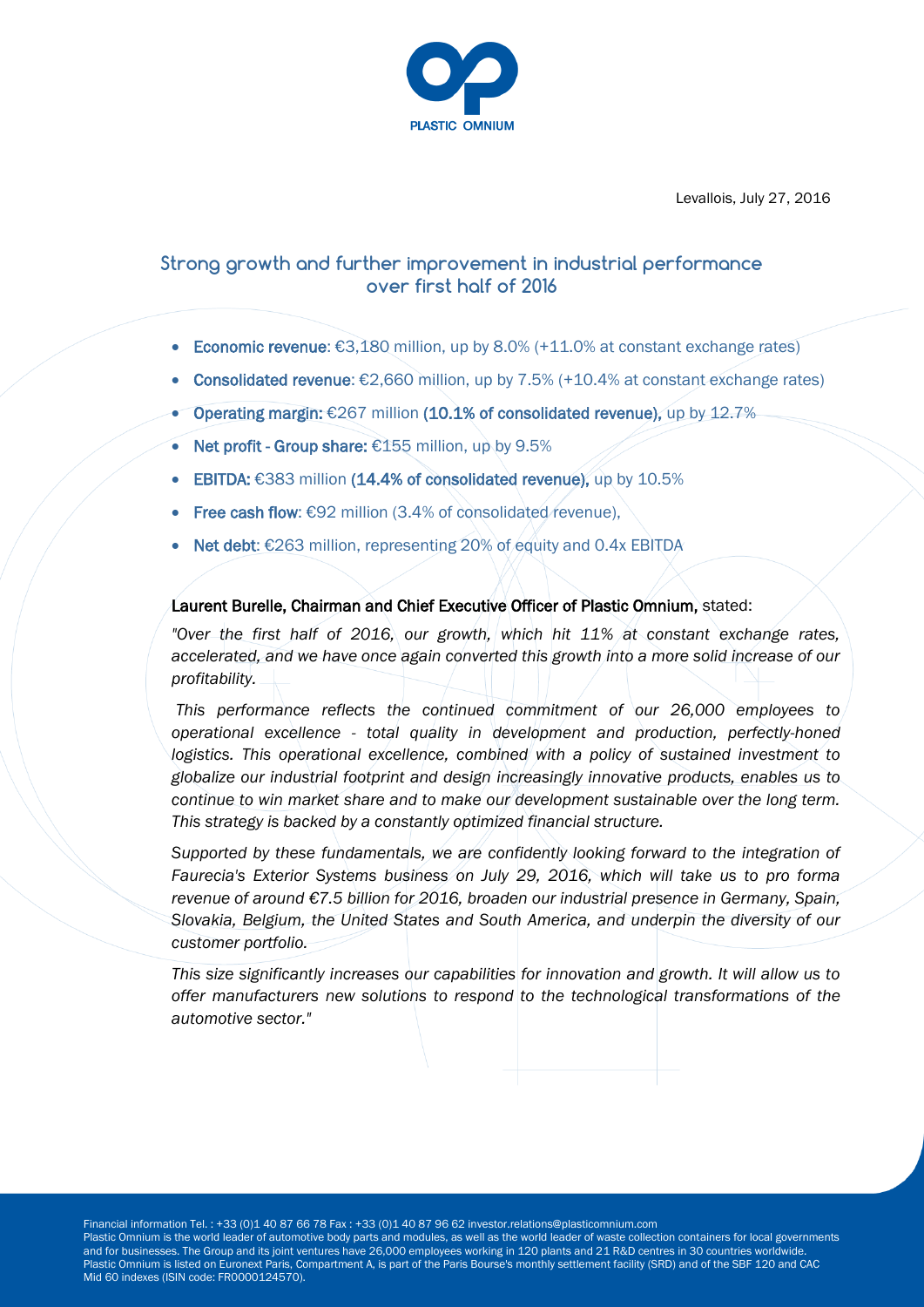## **First-half 2016 results: growth, improved profitability and strengthening of our financial structure**

The Board of Directors of Compagnie Plastic Omnium met on July 26, 2016 under the Chairmanship of Laurent Burelle, and approved the consolidated financial statements as at June 30, 2016.

| In $\epsilon$ millions            | First-half 2015 | First-half 2016 | % change  |
|-----------------------------------|-----------------|-----------------|-----------|
| Economic revenue <sup>1</sup>     | 2,945.3         | 3,179.5         | +8.0%     |
| Consolidated revenue <sup>2</sup> | 2,474.3         | 2,660.0         | $+7.5%$   |
| Operating margin <sup>3</sup>     | 237.3           | 267.4           | $+12.7%$  |
| in % of consolidated revenue      | 9.6%            | 10.1%           | $+0.5$ pt |
| Net profit - Group share          | 141.8           | 155.3           | $+9.5%$   |
| EBITDA <sup>4</sup>               | 346.9           | 383.3           | $+10.5%$  |
| in % of consolidated revenue      | 14.0%           | 14.4%           | $+0.4$ pt |
| Investments                       | 164             | 174             | $+6.1%$   |
| Free cash flow <sup>5</sup>       | 107             | 92              |           |
| Net debt <sup>6</sup> at 6/30     | 354             | 263             |           |
| Net debt to equity ratio          | 30%             | 20%             | $-10$ pts |

## <sup>1</sup>**Strong growth in the Automotive Division**

Compagnie Plastic Omnium's economic revenue<sup>1</sup> amounted to €3,179.5 million in the first half of 2016, an increase of 8.0% as reported and 11.0% at constant exchange rates.

| In €m, by segment                 | <b>First-half</b><br>2015 | First-half<br>2016 | % change | Like-for-like<br>change |
|-----------------------------------|---------------------------|--------------------|----------|-------------------------|
| Automotive                        | 2,753.0                   | 2,992.8            | $+8.7%$  | $+11.9%$                |
| Environment                       | 192.3                     | 186.7              | $-2.9%$  | $-2.1%$                 |
| Economic revenue <sup>1</sup>     | 2,945.3                   | 3,179.5            | $+8.0%$  | $+11.0%$                |
| Consolidated revenue <sup>2</sup> | 2,474.3                   | 2,660.0            | $+7.5%$  | $+10.4%$                |

The economic revenue<sup>1</sup> of Plastic Omnium Automotive reached €2,992.8 million. It rose by 8.7% and by 11.9% at constant exchange rates, when worldwide automotive production was up by 2.2% over the first half of 2016, representing a market outperformance of 9.7 points. This reflects the strength of the backlog, the commissioning of new production capacities (Mexico, United Kingdom), and the success of the innovative products portfolio.

Sales from the Environment Division recovered in the second quarter, with growth of 2.0% at constant exchange rates. Over the first half of 2016 as a whole, activity was down by 2.1%, at €186.7 million. Sales momentum is good, and the product and service offering has been enhanced.

 $\overline{a}$ 

<sup>1,2,3,4,5,6</sup> The financial aggregates are defined on page 6 of this press release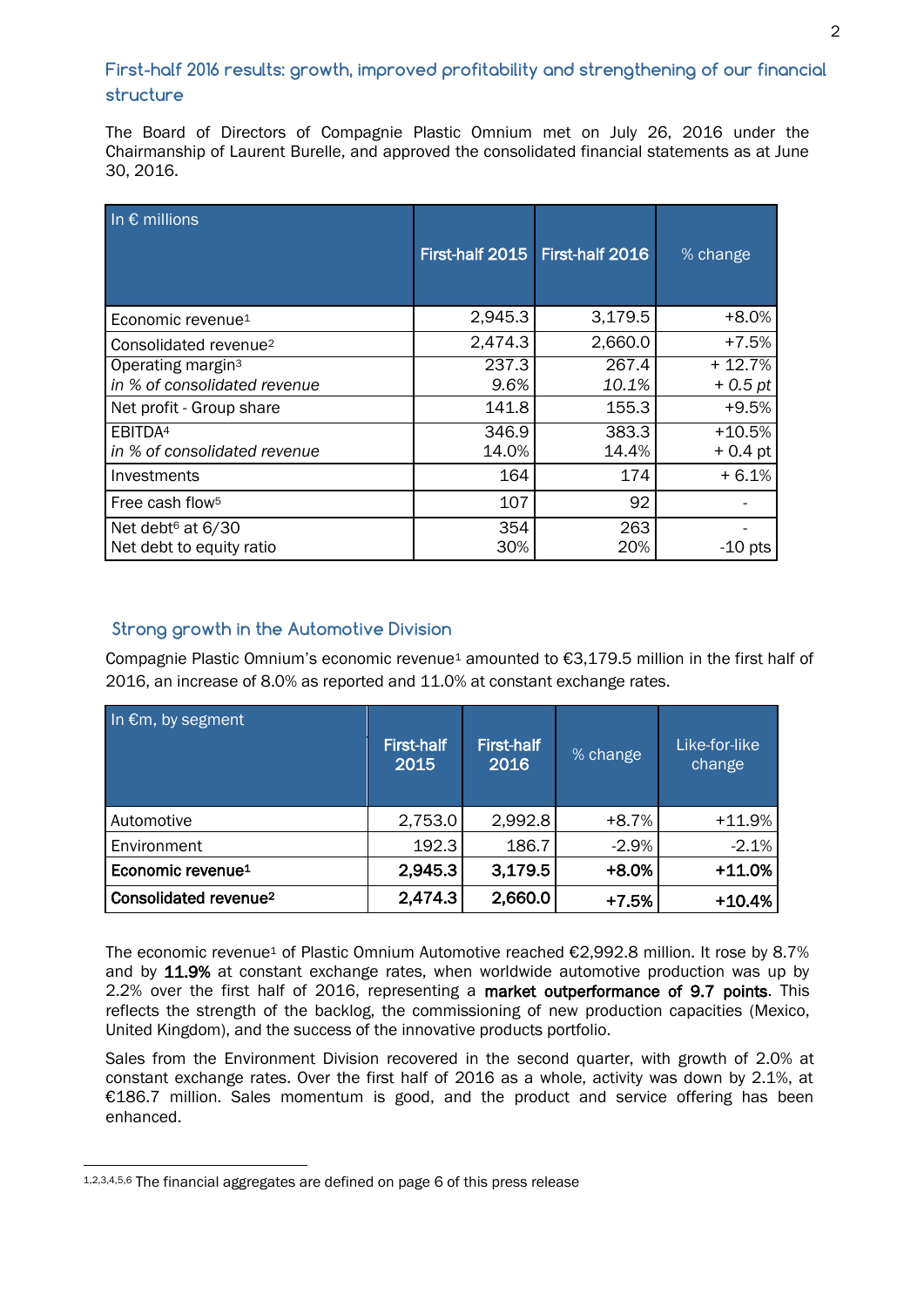#### **A 13.7% rise in revenue in Europe**

| In $EM$ and as a % of revenue, by<br>geographic region | First-half<br>2015 | <b>First-half</b><br>2016 | % change | Like-for-like<br>change |
|--------------------------------------------------------|--------------------|---------------------------|----------|-------------------------|
| Europe / Africa                                        | 1,558.7<br>53%     | 1,742.9<br>55%            | $+11.8%$ | +13.7%                  |
| North America                                          | 804.4<br>27%       | 832.3<br>26%              | $+3.5%$  | $+4.1\%$                |
| South America                                          | 83.3<br>3%         | 75.5<br>2%                | $-9.3%$  | +24.7%                  |
| Asia                                                   | 498.9<br>17%       | 528.7<br>17%              | $+6.0%$  | $+11.7%$                |
| Economic revenue <sup>1</sup>                          | 2,945.3<br>100%    | 3,179.5<br>100%           | $+8.0%$  | $+11.0%$                |
| Consolidated revenue <sup>2</sup>                      | 2,474.3            | 2,660.0                   | +7.5%    | $+10.4%$                |

The increase in sales was driven by Europe and Asia.

In Europe, 33 new programs were launched during the first half of 2016. Business was particularly strong in France (+10.7%) and Spain (+11.5%), as well as England (+27.3%, driven at Jaguar Land Rover by bumpers for the new Jaguar XE and XJ and by bumpers and tailgates for the new F-Pace SUV in early 2016). The development of SCR for reducing diesel vehicles emissions is a reality worldwide, with an increase of 37% over the period, bringing sales to €129 million, two-thirds of which took place in Europe.

Business in Asia rose by 11.7% at constant exchange rates. In China, which represents sales of €268 million, or 8% of total revenue, growth accelerated over the first half of 2016. The increase in activity at constant exchange rates was 14.5%, with automotive production up by 5.6%. The Group has benefited from high investment made over the past three years to strengthen the country's industrial footprint and win market share. The 25 plants now run by the Group in China (of which 13 plants built between 2013 and 2015) are seeing their loading gradually swell with the numerous new orders now reaching the production line.

In the rest of Asia, growth was 9.0%, driven by South Korea, Japan and India.

Sales in North America grew by 7.0% at constant exchange rates in the second quarter, after being negatively impacted in the first quarter of 2016 by scheduled production outages in Mexico resulting from model changes by carmakers. As of the second-half of 2016, North America will be a major growth area for the Group, with the commissioning of new capacities in Mexico.

#### **Results are growing faster than revenue.**

The operating margin posted an increase of 12.7% to reach €267.4 million, an all-time high of 10.1% of consolidated revenue.

Operating margin for the Automotive Division amounted to  $E$ 255.3 million over the first half of 2016, i.e., 10.3% of consolidated revenue, compared with €226.2 million in the first half of 2015 (i.e., 9.9% of consolidated revenue). The Automotive Division benefited from a high utilization rate (85%) of its production capacity worldwide. The improved operating margin was also supported by the operational excellence of the 88 new programs launched during the first six months of the year, together with strict cost control.

 $\overline{a}$ 

<sup>&</sup>lt;sup>1,2</sup> The financial aggregates are defined on page 6 of this press release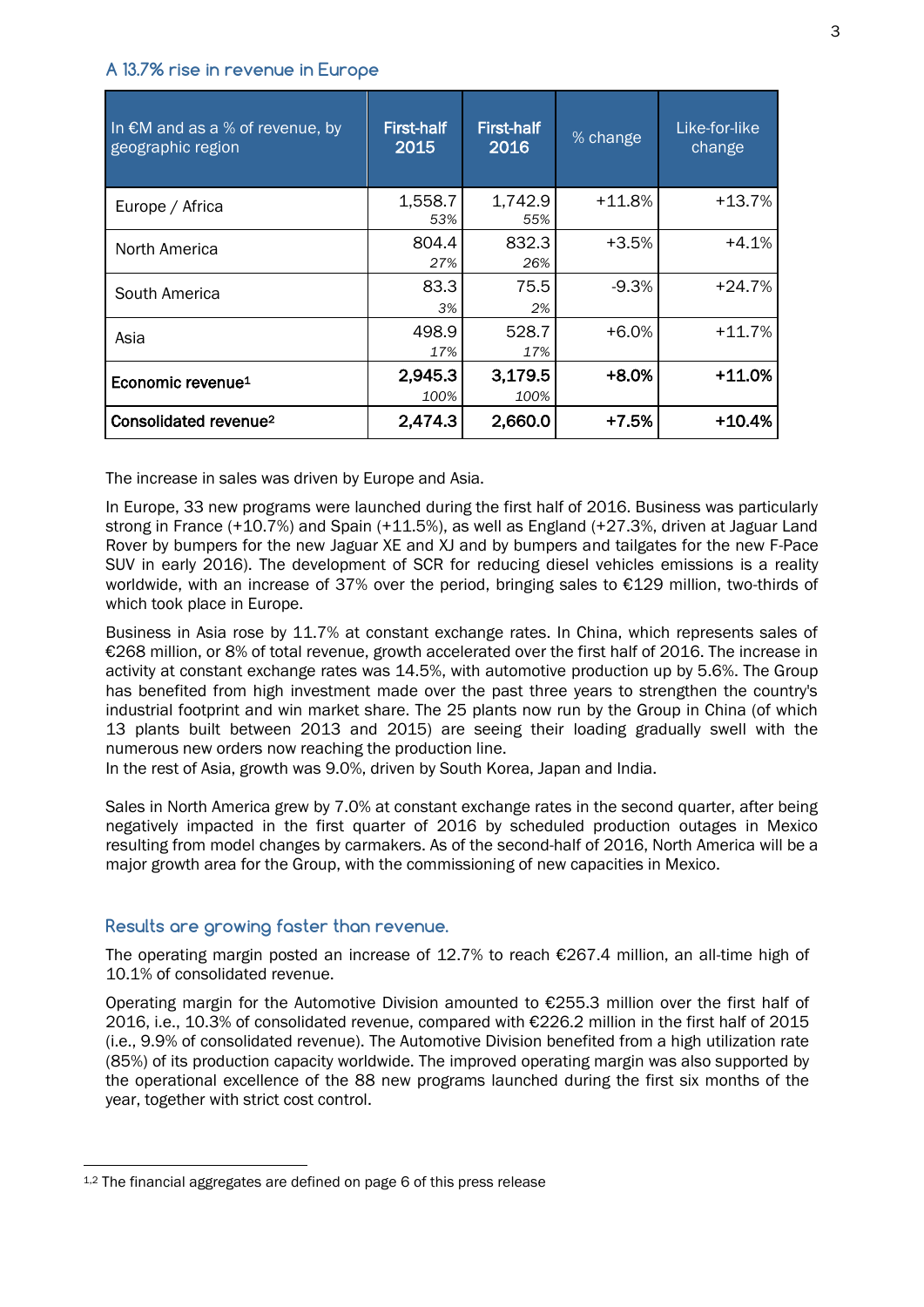Plastic Omnium Environnement's operating margin rose to €12.1 million, or 6.5% of revenue in the first half of 2016 (compared with €11.1 million and 5.8% of revenue in the first half of 2015).

In the first half of 2016, Plastic Omnium kept up its efforts for industrial and organizational efficiency, recording non-recurring expenses amounting to €33 million (€24 million over the first half of 2015).

Net income grew by 9.6% to €158 million. It accounted for 6.0% of revenue. The Group's share of net income came to €155 million, an increase of 9.5%.

## **The financial structure has grown stronger**

Group EBITDA reached €383.3 million (14.4% of consolidated revenue) up by 10.5%, and net cash from operations came to  $\epsilon$ 347 million (13.1% of consolidated revenue), an increase of 8.1%.

Committed to a sustained capex program of €2 billion over the 2016-2020 period, the Group invested €174 million over the first half of 2016, i.e., 6.5% of its consolidated revenue. Plastic Omnium commissioned an exterior components plant in the United Kingdom (Warrington-Liverpool) and a front-end module plant in Mexico (San Jose Chiapa). Four plants are under construction: an additional two in Mexico, one in China and one in India.

The Group generated free cash flow of €92 million over the first half of 2016, representing 3.4% of sales.

Net debt amounted to €263 million, down by €5 million compared with December 31, 2015, after the payment of €61 million in dividends and the buyback of treasury shares for an amount of €33 million. It now represents 20% of equity and 0.4 x EBITDA.

#### **The new product offering has recorded further success.**

In the first half of 2016, Plastic Omnium recorded further success with its innovative product offers.

After starting up production of its first carbon fiber part for BMW in 2015, the Group won an order for a new structural part in carbon composite, with the first delivery slated for early 2017.

Plastic Omnium has also recently won a contract covering all exterior components for a fully electric vehicle.

The aerodynamics product offering, contributing to a reduction in vehicle  $CO<sub>2</sub>$  emissions, has also been enhanced, notably with a mobile spoiler for Porsche.

In the field of fuel systems, pre-production for the first plastic tank for plug-in hybrid vehicles has started in South Korea. It will equip a Hyundai vehicle by the end of the year. By the year 2018, seven additional models for three other carmakers in Asia and Europe will be fitted with this innovation from Plastic Omnium.

Lastly, placing innovation at the heart of its development strategy, the Group has recently appointed a Scientific Director, a newly created position reporting to Executive Management.

#### **Other highlights of the first half of 2016**

On March 21, 2016, Compagnie Plastic Omnium canceled 1.1 million treasury shares acquired between January and March 2016. This strengthens the control of the majority shareholder Burelle SA, bringing its interest to 57.01%.

The Group redeemed early the variable share of its 2012 Schuldschein private placement, for an amount of €74 million, and established new financing of the same type for the amount of €300 million with a longer maturity (7 years) and a fixed interest rate of 1.48%.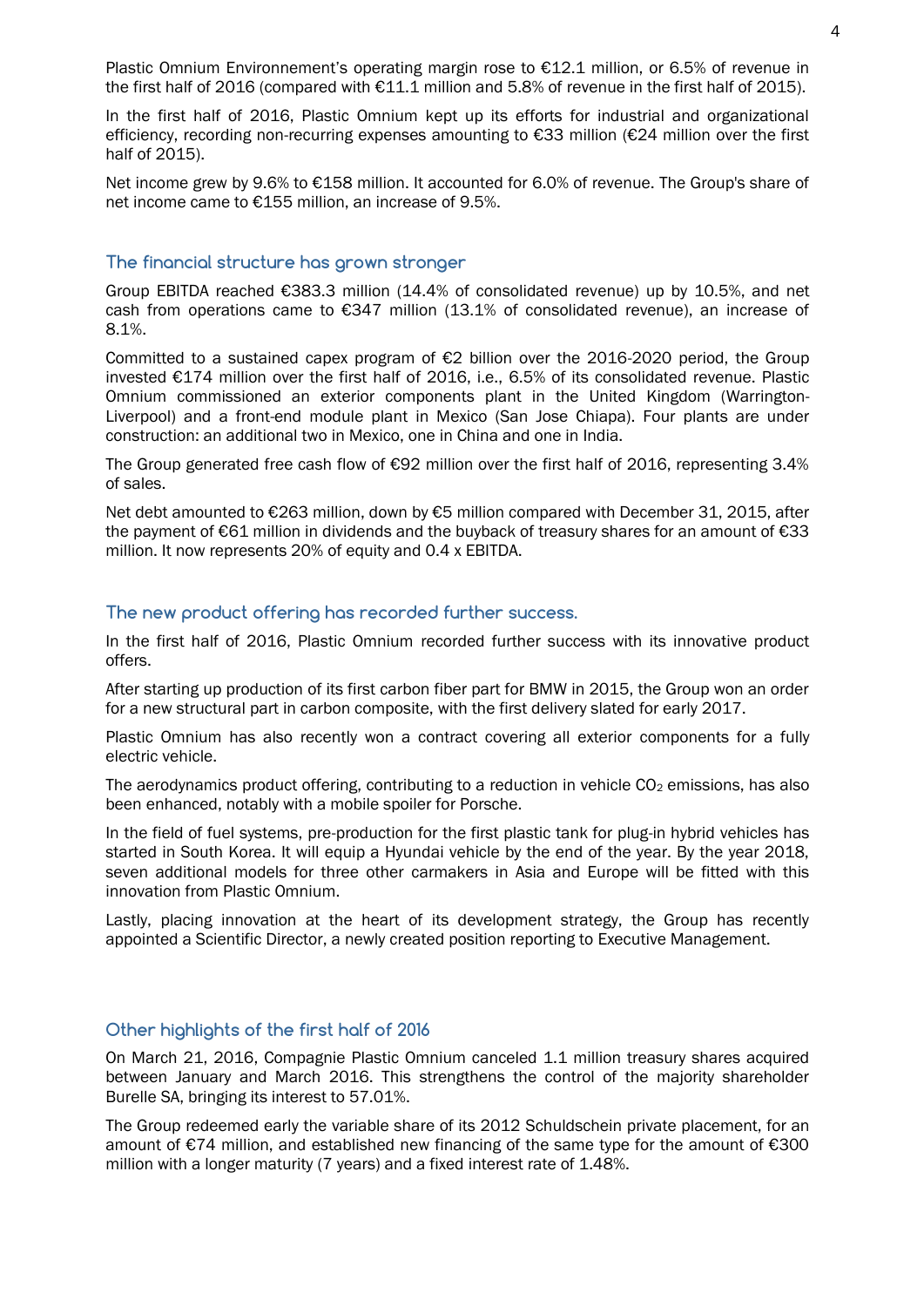#### **Outlook**

Over the whole of 2016, at constant scope, Plastic Omnium will be driven by the same dynamic as in the first half-year and will continue its profitable growth generating free cash-flow.

On July 11, 2016, Plastic Omnium received approval from the European competition authorities to go ahead with the acquisition of Faurecia's Exterior Systems business, subject to divestment commitments. Revenue acquired by Plastic Omnium totals €1.2 billion. This includes €800 million in Germany, where Plastic Omnium was not previously operating in the exterior systems production business. The acquisition creates new links with our customers Audi, Mercedes and Ford, and strengthens ties with others, most notably Volkswagen, Seat and PSA, as well as BMW and Fiat Chrysler Automobiles - FCA. Lastly, it increases the size of Plastic Omnium Auto Exterior by 50%, and adds an R&D center with 300 employees in Germany to the 1,300 engineers around the world that are already developing systems for this division that are lighter, more aerodynamic and more integrated.

The acquisition, immediately accretive, will generate an annual operating margin of €50 million and, as initially announced, an additional €70 million in synergies by the year 2019.

Due to be finalized on July 29, 2016, it will be financed from the Group's own resources.

The Plastic Omnium Group will as such be strengthened, generating proforma economic sales around €7.5 billion in 2016, of which 60% in Europe, 26% in the Americas and 14% in Asia. It will employ over 32,000 people and run 136 plants and 22 R&D centers worldwide.